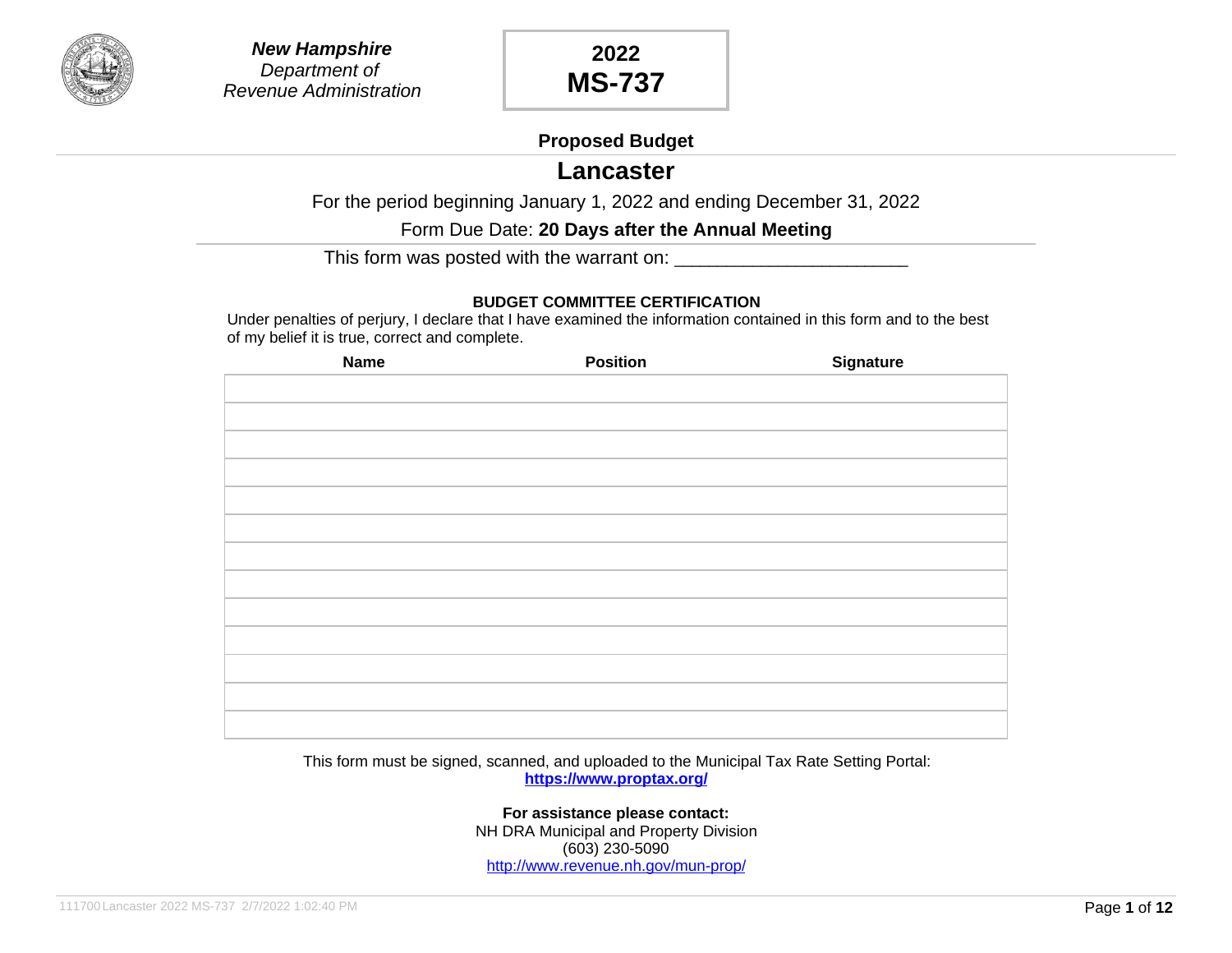

|                                |                                              |                | Actual<br><b>Expenditures for</b> | <b>Appropriations</b><br>period ending for period ending | Selectmen's<br>Appropriations for Appropriations for Appropriations for Appropriations for<br>period ending<br>12/31/2022 | Selectmen's<br>period ending<br>12/31/2022 | <b>Budget</b><br><b>Committee's</b><br>period ending<br>12/31/2022 | <b>Budget</b><br><b>Committee's</b><br>period ending<br>12/31/2022 |
|--------------------------------|----------------------------------------------|----------------|-----------------------------------|----------------------------------------------------------|---------------------------------------------------------------------------------------------------------------------------|--------------------------------------------|--------------------------------------------------------------------|--------------------------------------------------------------------|
| <b>Account</b>                 | <b>Purpose</b>                               | <b>Article</b> | 12/31/2021                        | 12/31/2021                                               |                                                                                                                           | (Recommended) (Not Recommended)            |                                                                    | (Recommended) (Not Recommended)                                    |
| <b>General Government</b>      |                                              |                |                                   |                                                          |                                                                                                                           |                                            |                                                                    |                                                                    |
| 0000-0000                      | <b>Collective Bargaining</b>                 |                | \$0                               | \$0                                                      | \$0                                                                                                                       | \$0                                        | \$0                                                                | \$0                                                                |
| 4130-4139                      | Executive                                    | 02             | \$101,087                         | \$94,620                                                 | \$144,758                                                                                                                 | \$0                                        | \$144,758                                                          | \$0                                                                |
| 4140-4149                      | Election, Registration, and Vital Statistics | 02             | \$59,194                          | \$72,478                                                 | \$90,652                                                                                                                  | \$0                                        | \$90,652                                                           | \$0                                                                |
| 4150-4151                      | <b>Financial Administration</b>              | 02             | \$290,480                         | \$332,676                                                | \$318,035                                                                                                                 | \$0                                        | \$318,035                                                          | \$0                                                                |
| 4152                           | <b>Revaluation of Property</b>               |                | \$0                               | \$0                                                      | \$0                                                                                                                       | \$0                                        | \$0                                                                | \$0                                                                |
| 4153                           | Legal Expense                                | 02             | \$18,756                          | \$40,000                                                 | \$35,000                                                                                                                  | \$0                                        | \$35,000                                                           | \$0                                                                |
| 4155-4159                      | <b>Personnel Administration</b>              | 02             | \$129,857                         | \$164,994                                                | \$104,577                                                                                                                 | \$0                                        | \$104,577                                                          | \$0                                                                |
| 4191-4193                      | Planning and Zoning                          | 02             | \$14,474                          | \$15,120                                                 | \$85,585                                                                                                                  | \$0                                        | \$85,585                                                           | \$0                                                                |
| 4194                           | <b>General Government Buildings</b>          | 02             | \$35,472                          | \$47,300                                                 | \$47,300                                                                                                                  | \$0                                        | \$47,300                                                           | \$0                                                                |
| 4195                           | Cemeteries                                   | 02             | \$59,568                          | \$60,439                                                 | \$63,289                                                                                                                  | \$0                                        | \$63,289                                                           | \$0                                                                |
| 4196                           | Insurance                                    | 02             | (\$34,578)                        | \$8,352                                                  | \$8,352                                                                                                                   | \$0                                        | \$8,352                                                            | \$0                                                                |
| 4197                           | Advertising and Regional Association         | 02             | \$16,640                          | \$16,500                                                 | \$45,000                                                                                                                  | \$0                                        | \$45,000                                                           | \$0                                                                |
| 4199                           | <b>Other General Government</b>              | 02             | \$73,504                          | \$76,100                                                 | \$1,000                                                                                                                   | \$0                                        | \$1,000                                                            | \$0                                                                |
|                                | <b>General Government Subtotal</b>           |                | \$764,454                         | \$928,579                                                | \$943,548                                                                                                                 | \$0                                        | \$943,548                                                          | \$0                                                                |
| <b>Public Safety</b>           |                                              |                |                                   |                                                          |                                                                                                                           |                                            |                                                                    |                                                                    |
| 4210-4214                      | Police                                       | 02             | \$847,103                         | \$1,028,913                                              | \$1,012,094                                                                                                               | \$0                                        | \$1,012,094                                                        | \$0                                                                |
| 4215-4219                      | Ambulance                                    | 02             | \$0                               | \$0                                                      | \$1,366,180                                                                                                               | \$0                                        | \$1,366,180                                                        | \$0                                                                |
| 4220-4229                      | Fire                                         | 02             | \$1,434,841                       | \$1,599,983                                              | \$286,531                                                                                                                 | \$0                                        | \$286,531                                                          | \$0                                                                |
| 4240-4249                      | <b>Building Inspection</b>                   |                | \$0                               | \$0                                                      | \$0                                                                                                                       | \$0                                        | \$0                                                                | \$0                                                                |
| 4290-4298                      | <b>Emergency Management</b>                  |                | \$0                               | \$0                                                      | \$0                                                                                                                       | \$0                                        | \$0                                                                | \$0                                                                |
| 4299                           | Other (Including Communications)             |                | \$0                               | \$0                                                      | \$0                                                                                                                       | \$0                                        | \$0                                                                | \$0                                                                |
|                                | <b>Public Safety Subtotal</b>                |                | \$2,281,944                       | \$2,628,896                                              | \$2,664,805                                                                                                               | \$0                                        | \$2,664,805                                                        | \$0                                                                |
| <b>Airport/Aviation Center</b> |                                              |                |                                   |                                                          |                                                                                                                           |                                            |                                                                    |                                                                    |
| 4301-4309                      | <b>Airport Operations</b>                    |                | \$0                               | \$3,882                                                  | \$0                                                                                                                       | \$0                                        | \$0                                                                | \$0                                                                |
|                                | <b>Airport/Aviation Center Subtotal</b>      |                | \$0                               | \$3,882                                                  | \$0                                                                                                                       | \$0                                        | \$0                                                                | \$0                                                                |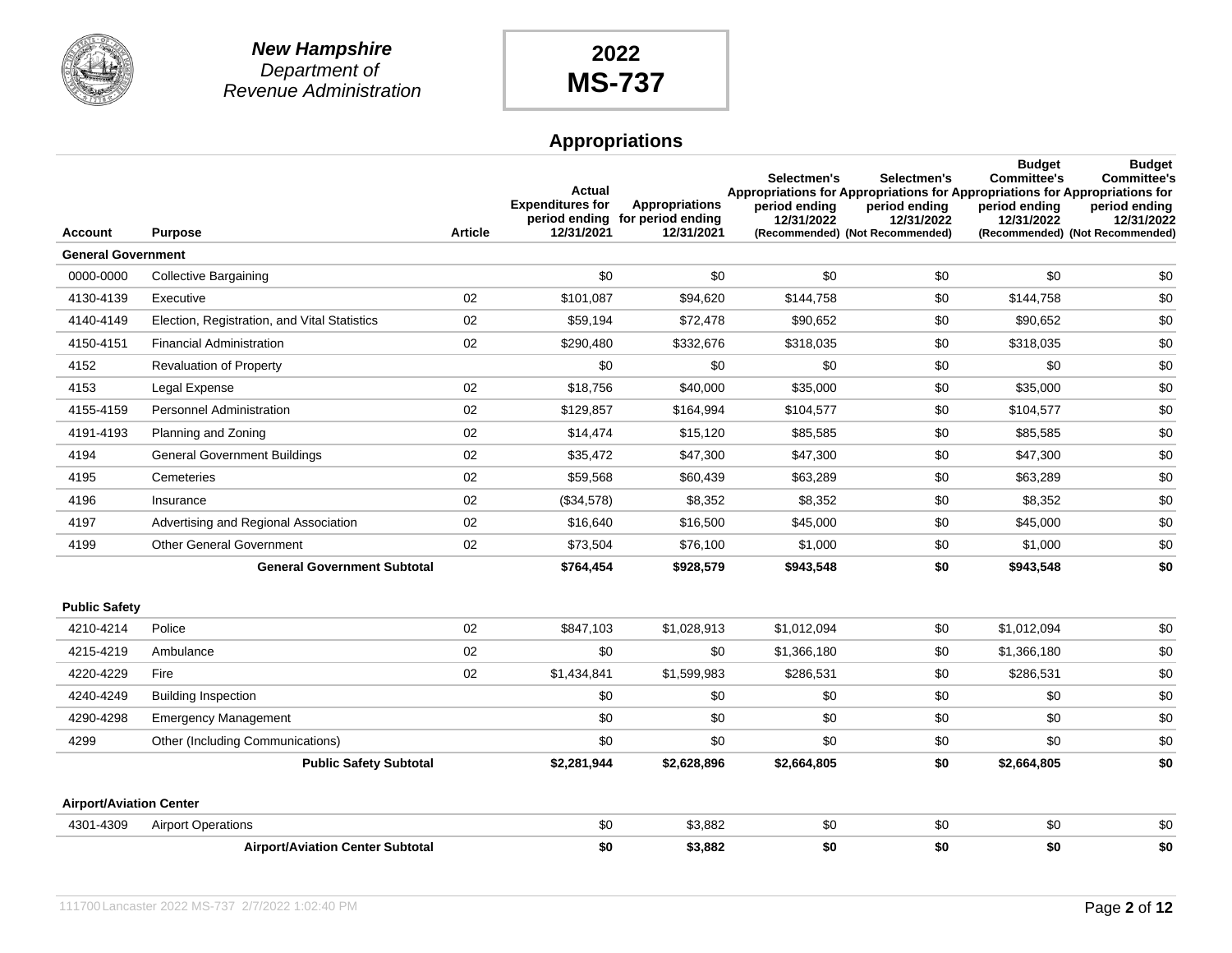

|                             |                                                  |                | Actual<br><b>Expenditures for</b> | <b>Appropriations</b><br>period ending for period ending | Selectmen's<br>period ending<br>12/31/2022 | Selectmen's<br>Appropriations for Appropriations for Appropriations for Appropriations for<br>period ending<br>12/31/2022 | <b>Budget</b><br><b>Committee's</b><br>period ending<br>12/31/2022 | <b>Budget</b><br><b>Committee's</b><br>period ending<br>12/31/2022 |
|-----------------------------|--------------------------------------------------|----------------|-----------------------------------|----------------------------------------------------------|--------------------------------------------|---------------------------------------------------------------------------------------------------------------------------|--------------------------------------------------------------------|--------------------------------------------------------------------|
| <b>Account</b>              | <b>Purpose</b>                                   | <b>Article</b> | 12/31/2021                        | 12/31/2021                                               |                                            | (Recommended) (Not Recommended)                                                                                           |                                                                    | (Recommended) (Not Recommended)                                    |
| <b>Highways and Streets</b> |                                                  |                |                                   |                                                          |                                            |                                                                                                                           |                                                                    |                                                                    |
| 4311                        | Administration                                   |                | \$0                               | \$0                                                      | \$0                                        | \$0                                                                                                                       | \$0                                                                | \$0                                                                |
| 4312                        | <b>Highways and Streets</b>                      | 02             | \$1,075,237                       | \$1,177,498                                              | \$1,124,923                                | \$0                                                                                                                       | \$1,124,923                                                        | \$0                                                                |
| 4313                        | <b>Bridges</b>                                   |                | \$0                               | \$0                                                      | \$0                                        | \$0                                                                                                                       | \$0                                                                | \$0                                                                |
| 4316                        | <b>Street Lighting</b>                           | 02             | \$18,226                          | \$25,000                                                 | \$25,000                                   | \$0                                                                                                                       | \$25,000                                                           | \$0                                                                |
| 4319                        | Other                                            |                | \$0                               | \$0                                                      | \$0                                        | \$0                                                                                                                       | \$0                                                                | \$0                                                                |
|                             | <b>Highways and Streets Subtotal</b>             |                | \$1,093,463                       | \$1,202,498                                              | \$1,149,923                                | \$0                                                                                                                       | \$1,149,923                                                        | \$0                                                                |
| <b>Sanitation</b>           |                                                  |                |                                   |                                                          |                                            |                                                                                                                           |                                                                    |                                                                    |
| 4321                        | Administration                                   |                | \$0                               | \$0                                                      | \$0                                        | \$0                                                                                                                       | \$0                                                                | \$0                                                                |
| 4323                        | Solid Waste Collection                           |                | \$50,700                          | \$50,700                                                 | \$0                                        | \$0                                                                                                                       | \$0                                                                | \$0                                                                |
| 4324                        | Solid Waste Disposal                             | 02             | \$410,508                         | \$415,243                                                | \$472,890                                  | \$0                                                                                                                       | \$472,890                                                          | \$0                                                                |
| 4325                        | Solid Waste Cleanup                              |                | \$0                               | \$0                                                      | \$0                                        | \$0                                                                                                                       | \$0                                                                | \$0                                                                |
| 4326-4329                   | Sewage Collection, Disposal and Other            | 02             | \$15,718                          | \$18,600                                                 | \$24,600                                   | \$0                                                                                                                       | \$24,600                                                           | \$0                                                                |
|                             | <b>Sanitation Subtotal</b>                       |                | \$476,926                         | \$484,543                                                | \$497,490                                  | \$0                                                                                                                       | \$497,490                                                          | \$0                                                                |
|                             | <b>Water Distribution and Treatment</b>          |                |                                   |                                                          |                                            |                                                                                                                           |                                                                    |                                                                    |
| 4331                        | Administration                                   |                | \$0                               | \$0                                                      | \$0                                        | \$0                                                                                                                       | \$0                                                                | \$0                                                                |
| 4332                        | <b>Water Services</b>                            |                | \$0                               | \$0                                                      | \$0                                        | \$0                                                                                                                       | \$0                                                                | \$0                                                                |
| 4335-4339                   | Water Treatment, Conservation and Other          |                | \$0                               | \$0                                                      | \$0                                        | \$0                                                                                                                       | \$0                                                                | \$0                                                                |
|                             | <b>Water Distribution and Treatment Subtotal</b> |                | \$0                               | \$0                                                      | \$0                                        | \$0                                                                                                                       | \$0                                                                | \$0                                                                |
| <b>Electric</b>             |                                                  |                |                                   |                                                          |                                            |                                                                                                                           |                                                                    |                                                                    |
| 4351-4352                   | Administration and Generation                    |                | \$0                               | \$0                                                      | \$0                                        | \$0                                                                                                                       | \$0                                                                | \$0                                                                |
| 4353                        | <b>Purchase Costs</b>                            |                | \$0                               | \$0                                                      | \$0                                        | \$0                                                                                                                       | \$0                                                                | \$0                                                                |
| 4354                        | <b>Electric Equipment Maintenance</b>            |                | \$0                               | \$0                                                      | \$0                                        | \$0                                                                                                                       | \$0                                                                | \$0                                                                |
| 4359                        | <b>Other Electric Costs</b>                      |                | \$0                               | \$0                                                      | \$0                                        | \$0                                                                                                                       | \$0                                                                | \$0                                                                |
|                             | <b>Electric Subtotal</b>                         |                | \$0                               | \$0                                                      | \$0                                        | \$0                                                                                                                       | \$0                                                                | \$0                                                                |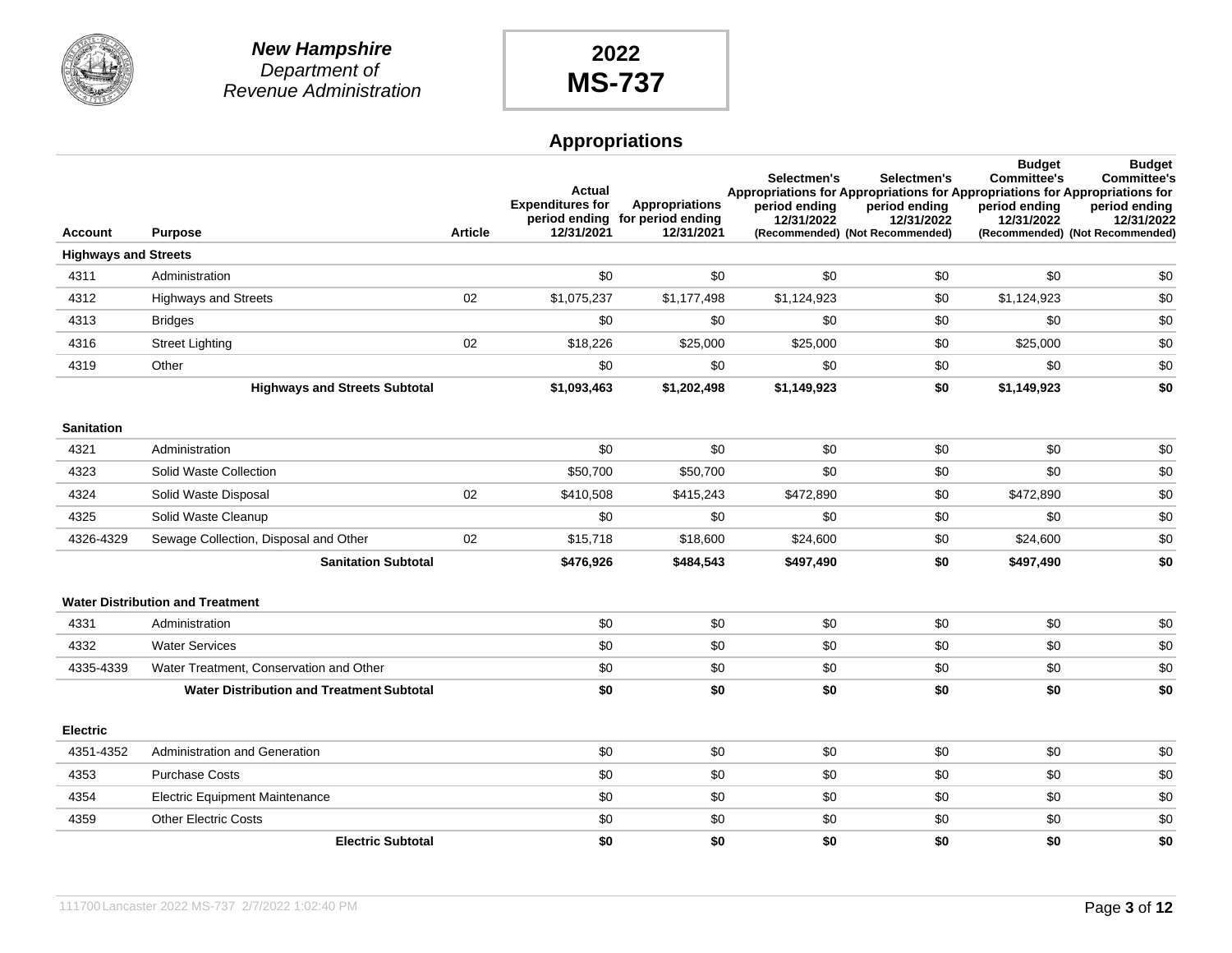

|                               |                                                       |                | Actual<br><b>Expenditures for</b> | Appropriations<br>period ending for period ending | Selectmen's<br>Appropriations for Appropriations for Appropriations for Appropriations for<br>period ending<br>12/31/2022 | Selectmen's<br>period ending<br>12/31/2022 | <b>Budget</b><br><b>Committee's</b><br>period ending<br>12/31/2022 | <b>Budget</b><br><b>Committee's</b><br>period ending<br>12/31/2022 |
|-------------------------------|-------------------------------------------------------|----------------|-----------------------------------|---------------------------------------------------|---------------------------------------------------------------------------------------------------------------------------|--------------------------------------------|--------------------------------------------------------------------|--------------------------------------------------------------------|
| <b>Account</b>                | <b>Purpose</b>                                        | <b>Article</b> | 12/31/2021                        | 12/31/2021                                        |                                                                                                                           | (Recommended) (Not Recommended)            |                                                                    | (Recommended) (Not Recommended)                                    |
| Health                        |                                                       |                |                                   |                                                   |                                                                                                                           |                                            |                                                                    |                                                                    |
| 4411                          | Administration                                        | 02             | \$3                               | \$900                                             | \$1,500                                                                                                                   | \$0                                        | \$1,500                                                            | \$0                                                                |
| 4414                          | <b>Pest Control</b>                                   | 02             | \$72                              | \$600                                             | \$600                                                                                                                     | \$0                                        | \$600                                                              | \$0                                                                |
| 4415-4419                     | Health Agencies, Hospitals, and Other                 |                | \$23,912                          | \$23,912                                          | \$0                                                                                                                       | \$0                                        | \$0                                                                | \$0                                                                |
|                               | <b>Health Subtotal</b>                                |                | \$23,987                          | \$25,412                                          | \$2,100                                                                                                                   | \$0                                        | \$2,100                                                            | \$0                                                                |
| Welfare                       |                                                       |                |                                   |                                                   |                                                                                                                           |                                            |                                                                    |                                                                    |
| 4441-4442                     | Administration and Direct Assistance                  | 02             | \$28,620                          | \$50,000                                          | \$50,000                                                                                                                  | \$0                                        | \$50,000                                                           | \$0                                                                |
| 4444                          | Intergovernmental Welfare Payments                    |                | \$0                               | \$0                                               | \$0                                                                                                                       | \$0                                        | \$0                                                                | \$0                                                                |
| 4445-4449                     | Vendor Payments and Other                             |                | \$31,809                          | \$32,309                                          | \$0                                                                                                                       | \$0                                        | \$0                                                                | \$0                                                                |
|                               | <b>Welfare Subtotal</b>                               |                | \$60,429                          | \$82,309                                          | \$50,000                                                                                                                  | \$0                                        | \$50,000                                                           | \$0                                                                |
| <b>Culture and Recreation</b> |                                                       |                |                                   |                                                   |                                                                                                                           |                                            |                                                                    |                                                                    |
| 4520-4529                     | Parks and Recreation                                  | 02             | \$417,368                         | \$487,636                                         | \$505,308                                                                                                                 | \$0                                        | \$505,308                                                          | \$0                                                                |
| 4550-4559                     | Library                                               | 02             | \$265,335                         | \$272,955                                         | \$276,451                                                                                                                 | \$0                                        | \$276,451                                                          | \$0                                                                |
| 4583                          | <b>Patriotic Purposes</b>                             | 02             | \$1,024                           | \$3,000                                           | \$3,000                                                                                                                   | \$0                                        | \$3,000                                                            | \$0                                                                |
| 4589                          | Other Culture and Recreation                          |                | \$0                               | \$0                                               | \$0                                                                                                                       | \$0                                        | \$0                                                                | \$0                                                                |
|                               | <b>Culture and Recreation Subtotal</b>                |                | \$683,727                         | \$763,591                                         | \$784,759                                                                                                                 | \$0                                        | \$784,759                                                          | \$0                                                                |
|                               | <b>Conservation and Development</b>                   |                |                                   |                                                   |                                                                                                                           |                                            |                                                                    |                                                                    |
| 4611-4612                     | Administration and Purchasing of Natural<br>Resources | 02             | \$5,985                           | \$6,000                                           | \$6,428                                                                                                                   | \$0                                        | \$6,428                                                            | \$0                                                                |
| 4619                          | <b>Other Conservation</b>                             |                | \$0                               | \$0                                               | \$0                                                                                                                       | \$0                                        | \$0                                                                | \$0                                                                |
| 4631-4632                     | Redevelopment and Housing                             |                | \$0                               | \$0                                               | \$0                                                                                                                       | \$0                                        | \$0                                                                | \$0                                                                |
| 4651-4659                     | Economic Development                                  |                | \$0                               | \$0                                               | \$0                                                                                                                       | \$0                                        | \$0                                                                | \$0                                                                |
|                               | <b>Conservation and Development Subtotal</b>          |                | \$5,985                           | \$6,000                                           | \$6,428                                                                                                                   | \$0                                        | \$6,428                                                            | \$0                                                                |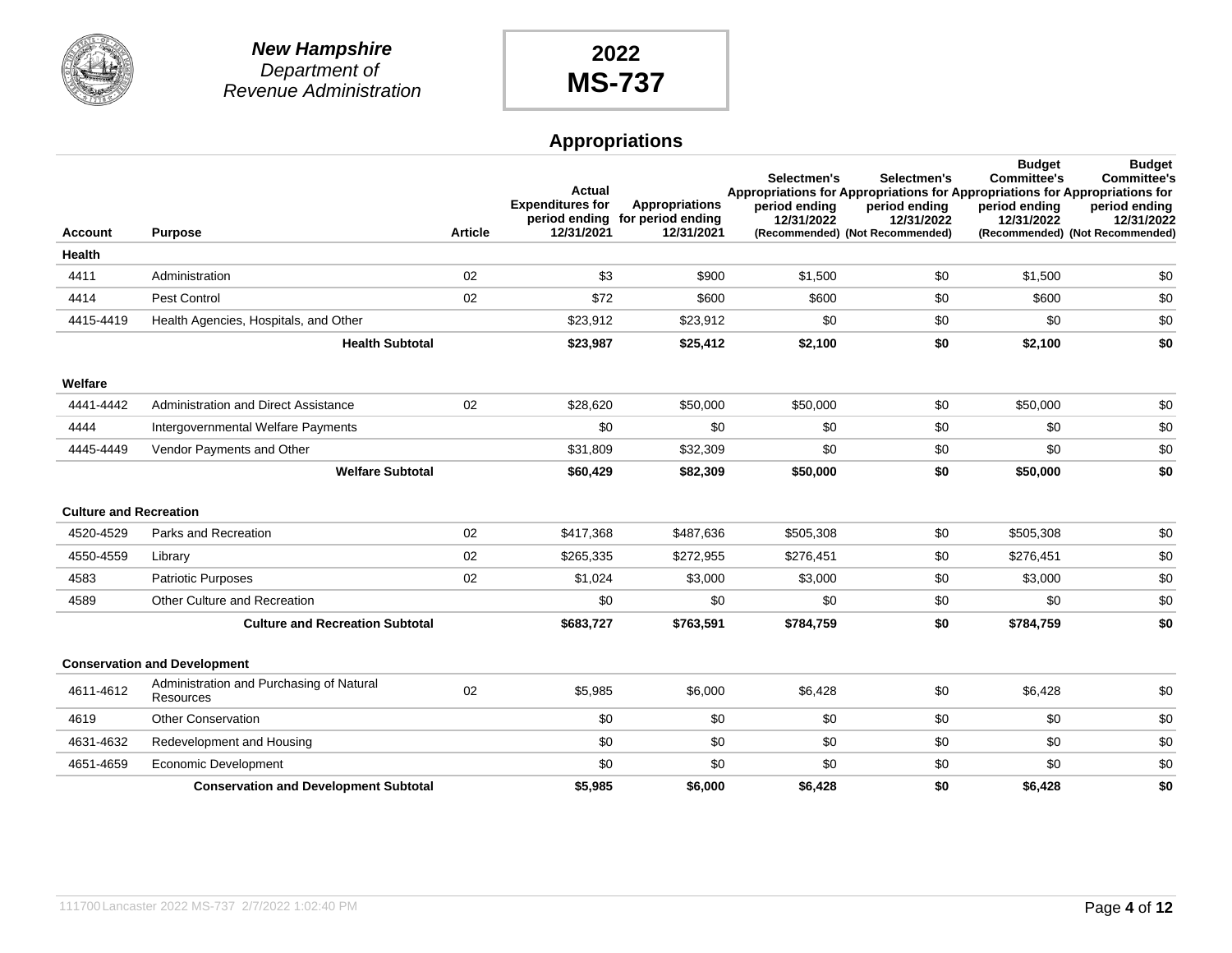

|                                |                                              |                | Actual                                |                                                                        | Selectmen's<br>Appropriations for Appropriations for Appropriations for Appropriations for | Selectmen's                                                    | <b>Budget</b><br><b>Committee's</b> | <b>Budget</b><br><b>Committee's</b>                            |
|--------------------------------|----------------------------------------------|----------------|---------------------------------------|------------------------------------------------------------------------|--------------------------------------------------------------------------------------------|----------------------------------------------------------------|-------------------------------------|----------------------------------------------------------------|
| <b>Account</b>                 | <b>Purpose</b>                               | <b>Article</b> | <b>Expenditures for</b><br>12/31/2021 | <b>Appropriations</b><br>period ending for period ending<br>12/31/2021 | period ending<br>12/31/2022                                                                | period ending<br>12/31/2022<br>(Recommended) (Not Recommended) | period ending<br>12/31/2022         | period ending<br>12/31/2022<br>(Recommended) (Not Recommended) |
| <b>Debt Service</b>            |                                              |                |                                       |                                                                        |                                                                                            |                                                                |                                     |                                                                |
| 4711                           | Long Term Bonds and Notes - Principal        |                | \$0                                   | \$0                                                                    | \$0                                                                                        | \$0                                                            | \$0                                 | \$0                                                            |
| 4721                           | Long Term Bonds and Notes - Interest         |                | \$0                                   | \$0                                                                    | \$0                                                                                        | \$0                                                            | \$0                                 | \$0                                                            |
| 4723                           | <b>Tax Anticipation Notes - Interest</b>     | 02             | \$42,371                              | \$21,705                                                               | \$21,706                                                                                   | \$0                                                            | \$21,706                            | \$0                                                            |
| 4790-4799                      | <b>Other Debt Service</b>                    |                | \$0                                   | \$0                                                                    | \$0                                                                                        | \$0                                                            | \$0                                 | \$0                                                            |
|                                | <b>Debt Service Subtotal</b>                 |                | \$42,371                              | \$21,705                                                               | \$21,706                                                                                   | \$0                                                            | \$21,706                            | \$0                                                            |
|                                |                                              |                |                                       |                                                                        |                                                                                            |                                                                |                                     |                                                                |
| <b>Capital Outlay</b>          |                                              |                |                                       |                                                                        |                                                                                            |                                                                |                                     |                                                                |
| 4901                           | Land                                         |                | \$0                                   | \$0                                                                    | \$0                                                                                        | \$0                                                            | \$0                                 | \$0                                                            |
| 4902                           | Machinery, Vehicles, and Equipment           |                | \$633,938                             | \$544,820                                                              | \$0                                                                                        | \$0                                                            | \$0                                 | \$0                                                            |
| 4903                           | <b>Buildings</b>                             |                | \$20,365                              | \$20,000                                                               | \$0                                                                                        | \$0                                                            | \$0                                 | \$0                                                            |
| 4909                           | Improvements Other than Buildings            |                | \$306,529                             | \$1,223,890                                                            | \$0                                                                                        | \$0                                                            | \$0                                 | \$0                                                            |
|                                | <b>Capital Outlay Subtotal</b>               |                | \$960,832                             | \$1,788,710                                                            | \$0                                                                                        | \$0                                                            | \$0                                 | \$0                                                            |
|                                |                                              |                |                                       |                                                                        |                                                                                            |                                                                |                                     |                                                                |
| <b>Operating Transfers Out</b> |                                              |                |                                       |                                                                        |                                                                                            |                                                                |                                     |                                                                |
| 4912                           | To Special Revenue Fund                      |                | \$0                                   | \$0                                                                    | \$0                                                                                        | \$0                                                            | \$0                                 | \$0                                                            |
| 4913                           | To Capital Projects Fund                     |                | \$0                                   | \$0                                                                    | \$0                                                                                        | \$0                                                            | \$0                                 | \$0                                                            |
| 4914A                          | To Proprietary Fund - Airport                |                | \$0                                   | \$0                                                                    | \$0                                                                                        | \$0                                                            | \$0                                 | \$0                                                            |
| 4914E                          | To Proprietary Fund - Electric               |                | \$0                                   | \$0                                                                    | \$0                                                                                        | \$0                                                            | \$0                                 | \$0                                                            |
| 4914S                          | To Proprietary Fund - Sewer                  | 02             | \$509,253                             | \$559,211                                                              | \$560,682                                                                                  | \$0                                                            | \$560,682                           | \$0                                                            |
| 4914W                          | To Proprietary Fund - Water                  | 02             | \$556,780                             | \$577,611                                                              | \$586,579                                                                                  | \$0                                                            | \$586,579                           | \$0                                                            |
| 4918                           | To Non-Expendable Trust Funds                |                | \$0                                   | \$0                                                                    | \$0                                                                                        | \$0                                                            | \$0                                 | \$0                                                            |
| 4919                           | To Agency Funds                              |                | \$0                                   | \$0                                                                    | \$0                                                                                        | \$0                                                            | \$0                                 | \$0                                                            |
|                                | <b>Operating Transfers Out Subtotal</b>      |                | \$1,066,033                           | \$1,136,822                                                            | \$1,147,261                                                                                | \$0                                                            | \$1,147,261                         | \$0                                                            |
|                                | <b>Total Operating Budget Appropriations</b> |                |                                       |                                                                        | \$7,268,020                                                                                | \$0                                                            | \$7,268,020                         | \$0                                                            |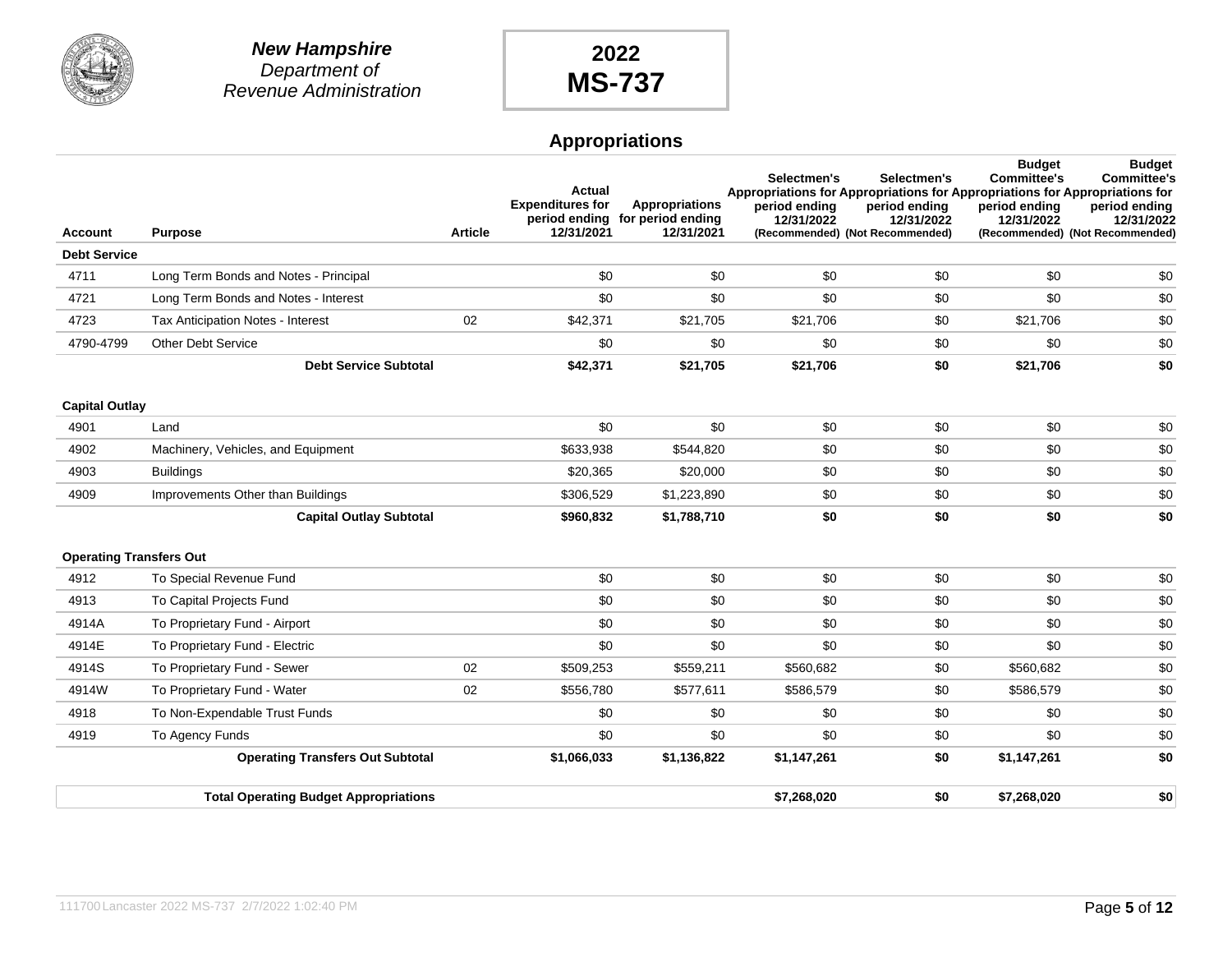

## **Special Warrant Articles**

| <b>Account</b> | <b>Purpose</b>                         | <b>Article</b>                                                | Selectmen's<br>Appropriations for Appropriations for Appropriations for Appropriations for<br>period ending<br>12/31/2022 | Selectmen's<br>period ending<br>12/31/2022<br>(Recommended) (Not Recommended) | <b>Budget</b><br><b>Committee's</b><br>period ending<br>12/31/2022 | <b>Budget</b><br><b>Committee's</b><br>period ending<br>12/31/2022<br>(Recommended) (Not Recommended) |
|----------------|----------------------------------------|---------------------------------------------------------------|---------------------------------------------------------------------------------------------------------------------------|-------------------------------------------------------------------------------|--------------------------------------------------------------------|-------------------------------------------------------------------------------------------------------|
| 4915           | To Capital Reserve Fund                |                                                               | \$0                                                                                                                       | \$0                                                                           | \$0                                                                | \$0                                                                                                   |
| 4916           | To Expendable Trust Fund               |                                                               | \$0                                                                                                                       | \$0                                                                           | \$0                                                                | \$0                                                                                                   |
| 4917           | To Health Maintenance Trust Funds      |                                                               | \$0                                                                                                                       | \$0                                                                           | \$0                                                                | \$0                                                                                                   |
| 4902           | Machinery, Vehicles, and Equipment     | 07                                                            | \$69,129                                                                                                                  | \$0                                                                           | \$69,129                                                           | \$0                                                                                                   |
|                |                                        | Purpose: Lease/Purchase Sidewalk Plow - 3rd payment           |                                                                                                                           |                                                                               |                                                                    |                                                                                                       |
| 4902           | Machinery, Vehicles, and Equipment     | 08                                                            | \$35,000                                                                                                                  | \$0                                                                           | \$35,000                                                           | \$0                                                                                                   |
|                |                                        | <b>Purpose:</b> Lease/Purchase Cardiac Monitors - 3rd payment |                                                                                                                           |                                                                               |                                                                    |                                                                                                       |
| 4902           | Machinery, Vehicles, and Equipment     | 10                                                            | \$65,000                                                                                                                  | \$0                                                                           | \$65,000                                                           | \$0                                                                                                   |
|                |                                        | <b>Purpose:</b> Purchase new Demo Pre-Crusher                 |                                                                                                                           |                                                                               |                                                                    |                                                                                                       |
| 4903           | <b>Buildings</b>                       | 15                                                            | \$25,000                                                                                                                  | \$0                                                                           | \$25,000                                                           | \$0                                                                                                   |
|                |                                        | <b>Purpose:</b> Replace Lighting                              |                                                                                                                           |                                                                               |                                                                    |                                                                                                       |
| 4915           | To Capital Reserve Fund                | 03                                                            | \$165,000                                                                                                                 | \$0                                                                           | \$165,000                                                          | \$0                                                                                                   |
|                |                                        | <b>Purpose:</b> Appropriate to Capital Reserve Funds          |                                                                                                                           |                                                                               |                                                                    |                                                                                                       |
| 4915           | To Capital Reserve Fund                | 04                                                            | \$41,155                                                                                                                  | \$0                                                                           | \$41,155                                                           | \$0                                                                                                   |
|                |                                        | <b>Purpose:</b> Reimburse Industrial Development Fund         |                                                                                                                           |                                                                               |                                                                    |                                                                                                       |
| 4915           | To Capital Reserve Fund                | 05                                                            | \$260                                                                                                                     | \$0                                                                           | \$260                                                              | \$0                                                                                                   |
|                |                                        | <b>Purpose:</b> Money received from fundraising & donations   |                                                                                                                           |                                                                               |                                                                    |                                                                                                       |
|                | <b>Total Proposed Special Articles</b> |                                                               | \$400,544                                                                                                                 | \$0                                                                           | \$400,544                                                          | \$0                                                                                                   |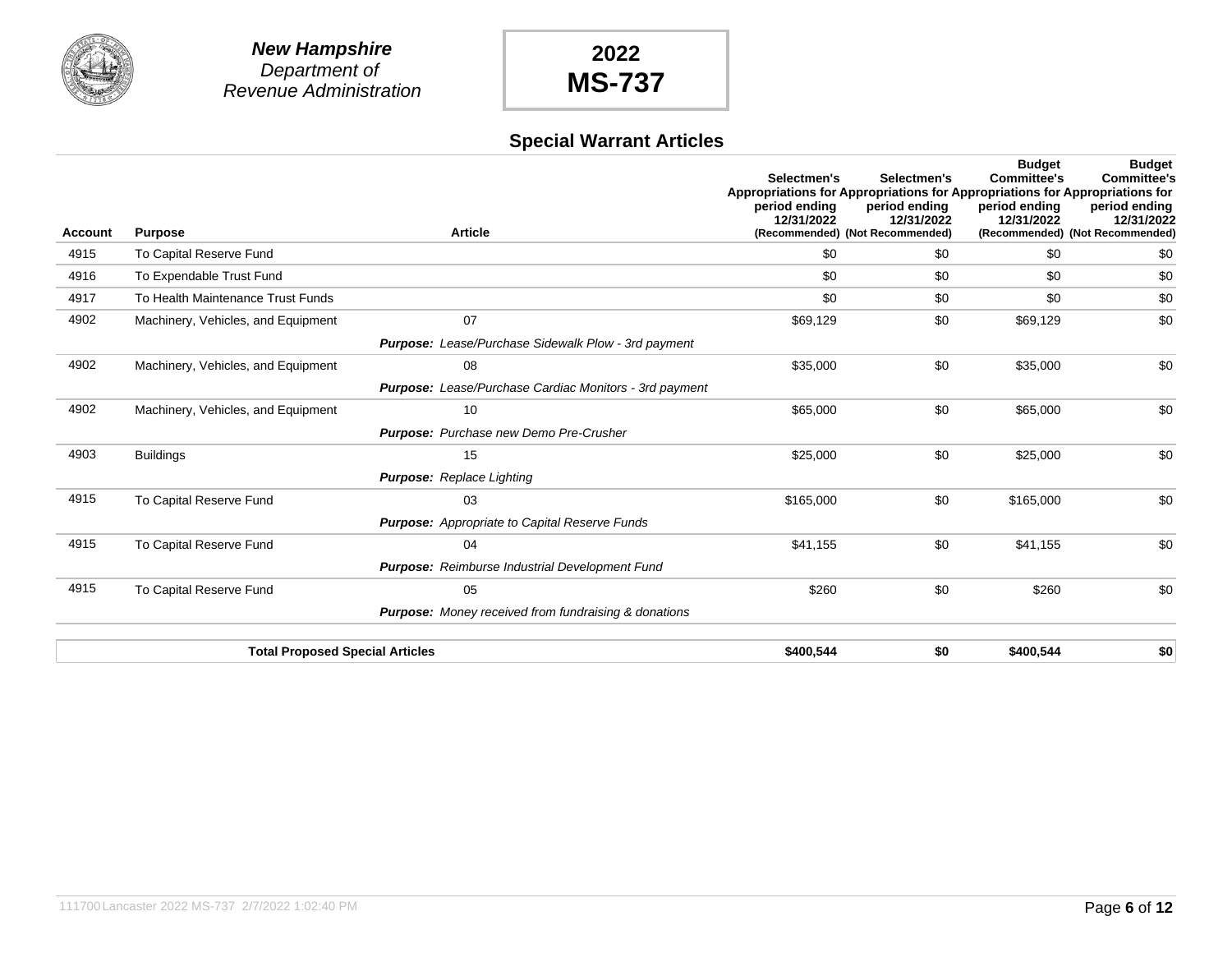

#### **Individual Warrant Articles**

|         |                                                 |                                                                | Selectmen's<br>Appropriations for Appropriations for Appropriations for Appropriations for<br>period ending<br>12/31/2022 | Selectmen's<br>period ending<br>12/31/2022 | <b>Budget</b><br><b>Committee's</b><br>period ending<br>12/31/2022 | <b>Budget</b><br><b>Committee's</b><br>period ending<br>12/31/2022 |
|---------|-------------------------------------------------|----------------------------------------------------------------|---------------------------------------------------------------------------------------------------------------------------|--------------------------------------------|--------------------------------------------------------------------|--------------------------------------------------------------------|
| Account | <b>Purpose</b>                                  | <b>Article</b>                                                 |                                                                                                                           | (Recommended) (Not Recommended)            |                                                                    | (Recommended) (Not Recommended)                                    |
| 4197    | Advertising and Regional Association            | 19                                                             | \$1,640                                                                                                                   | \$0                                        | \$1,640                                                            | \$0                                                                |
|         |                                                 | Purpose: Northern Gateway Chamber of Commerce                  |                                                                                                                           |                                            |                                                                    |                                                                    |
|         | 4415-4419 Health Agencies, Hospitals, and Other | 25                                                             | \$17,991                                                                                                                  | \$0                                        | \$17,991                                                           | \$0                                                                |
|         |                                                 | Purpose: North Country Home Health & Hospice                   |                                                                                                                           |                                            |                                                                    |                                                                    |
|         | 4445-4449 Vendor Payments and Other             | 27                                                             | \$2,000                                                                                                                   | \$0                                        | \$2,000                                                            | \$0                                                                |
|         |                                                 | Purpose: Backpack Program                                      |                                                                                                                           |                                            |                                                                    |                                                                    |
|         | 4445-4449 Vendor Payments and Other             | 20                                                             | \$6,000                                                                                                                   | \$0                                        | \$6,000                                                            | \$0                                                                |
|         |                                                 | <b>Purpose: Caleb Caregivers</b>                               |                                                                                                                           |                                            |                                                                    |                                                                    |
|         | 4445-4449 Vendor Payments and Other             | 24                                                             | \$1,000                                                                                                                   | \$0                                        | \$1,000                                                            | \$0                                                                |
|         |                                                 | <b>Purpose:</b> Center for New Beginnings                      |                                                                                                                           |                                            |                                                                    |                                                                    |
|         | 4445-4449 Vendor Payments and Other             | 21                                                             | \$1,000                                                                                                                   | \$0                                        | \$1,000                                                            | \$0                                                                |
|         |                                                 | Purpose: CASA                                                  |                                                                                                                           |                                            |                                                                    |                                                                    |
|         | 4445-4449 Vendor Payments and Other             | 26                                                             | \$8,000                                                                                                                   | \$0                                        | \$8,000                                                            | \$0                                                                |
|         |                                                 | Purpose: Androscoggin Valley Home Care                         |                                                                                                                           |                                            |                                                                    |                                                                    |
|         | 4445-4449 Vendor Payments and Other             | 18                                                             | \$5,921                                                                                                                   | \$0                                        | \$5,921                                                            | \$0                                                                |
|         |                                                 | Purpose: Northern Human Services/White Mountain Mental Heal    |                                                                                                                           |                                            |                                                                    |                                                                    |
|         | 4445-4449 Vendor Payments and Other             | 23                                                             | \$8,150                                                                                                                   | \$0                                        | \$8,150                                                            | \$0                                                                |
|         |                                                 | <b>Purpose:</b> Tri County Community Action Program            |                                                                                                                           |                                            |                                                                    |                                                                    |
|         | 4445-4449 Vendor Payments and Other             | 22                                                             | \$1,600                                                                                                                   | \$0                                        | \$1,600                                                            | \$0                                                                |
|         |                                                 | <b>Purpose:</b> American Red Cross                             |                                                                                                                           |                                            |                                                                    |                                                                    |
| 4589    | <b>Other Culture and Recreation</b>             | 17                                                             | \$10,000                                                                                                                  | \$0                                        | \$10,000                                                           | \$0                                                                |
|         |                                                 | <b>Purpose:</b> Support Lancaster Historical Society           |                                                                                                                           |                                            |                                                                    |                                                                    |
| 4902    | Machinery, Vehicles, and Equipment              | 12                                                             | \$50,000                                                                                                                  | \$0                                        | \$50,000                                                           | \$0                                                                |
|         |                                                 | Purpose: Purchase New Pickup Truck                             |                                                                                                                           |                                            |                                                                    |                                                                    |
| 4902    | Machinery, Vehicles, and Equipment              | 06                                                             | \$239,000                                                                                                                 | \$0                                        | \$239,000                                                          | \$0                                                                |
|         |                                                 | <b>Purpose:</b> Purchase New 10-wheel dump truck w/Body & Plow |                                                                                                                           |                                            |                                                                    |                                                                    |
| 4902    | Machinery, Vehicles, and Equipment              | 09                                                             | \$242,000                                                                                                                 | \$0                                        | \$242,000                                                          | \$0                                                                |
|         |                                                 | <b>Purpose:</b> Purchase New Ambulances                        |                                                                                                                           |                                            |                                                                    |                                                                    |
|         |                                                 |                                                                |                                                                                                                           |                                            |                                                                    |                                                                    |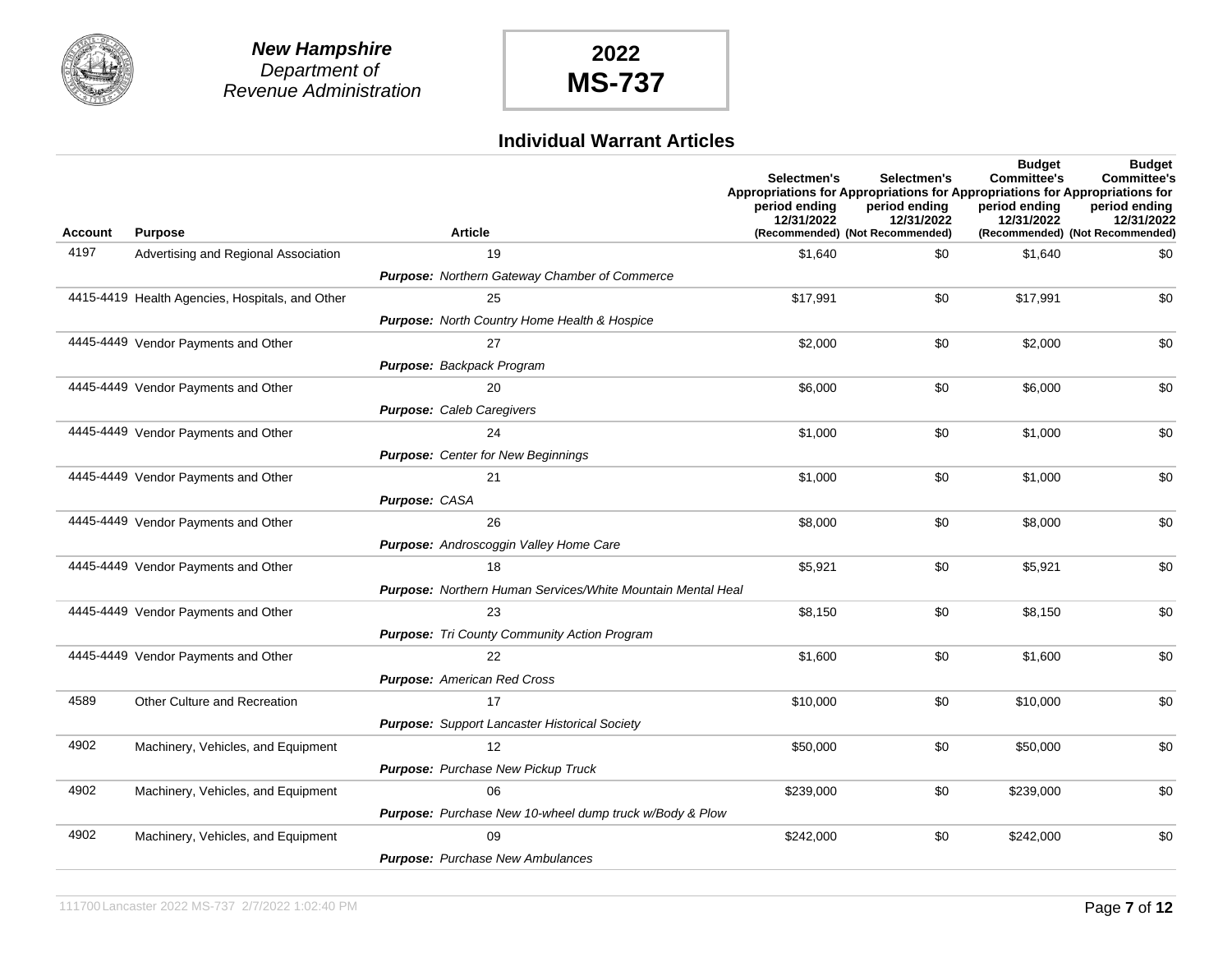



#### **Individual Warrant Articles**

| <b>Account</b> | <b>Purpose</b>                            | <b>Article</b>                                                     | Selectmen's<br>period ending<br>12/31/2022 | Selectmen's<br>Appropriations for Appropriations for Appropriations for Appropriations for<br>period ending<br>12/31/2022<br>(Recommended) (Not Recommended) | <b>Budget</b><br>Committee's<br>period ending<br>12/31/2022 | <b>Budget</b><br><b>Committee's</b><br>period ending<br>12/31/2022<br>(Recommended) (Not Recommended) |
|----------------|-------------------------------------------|--------------------------------------------------------------------|--------------------------------------------|--------------------------------------------------------------------------------------------------------------------------------------------------------------|-------------------------------------------------------------|-------------------------------------------------------------------------------------------------------|
| 4909           | Improvements Other than Buildings         | 11                                                                 | \$225,000                                  | \$0                                                                                                                                                          | \$225,000                                                   | \$0                                                                                                   |
|                |                                           | <b>Purpose:</b> Rehabilitate Sewer Line                            |                                            |                                                                                                                                                              |                                                             |                                                                                                       |
| 4909           | Improvements Other than Buildings         | 13                                                                 | \$50,000                                   | \$0                                                                                                                                                          | \$50,000                                                    | \$0                                                                                                   |
|                |                                           | <b>Purpose:</b> Preliminary designs for new Highway garage & permi |                                            |                                                                                                                                                              |                                                             |                                                                                                       |
| 4909           | Improvements Other than Buildings         | 14                                                                 | \$55,000                                   | \$0                                                                                                                                                          | \$55,000                                                    | \$0                                                                                                   |
|                |                                           | <b>Purpose:</b> Replace boards at skating rink                     |                                            |                                                                                                                                                              |                                                             |                                                                                                       |
|                | <b>Total Proposed Individual Articles</b> |                                                                    | \$924,302                                  | \$0                                                                                                                                                          | \$924,302                                                   | \$0                                                                                                   |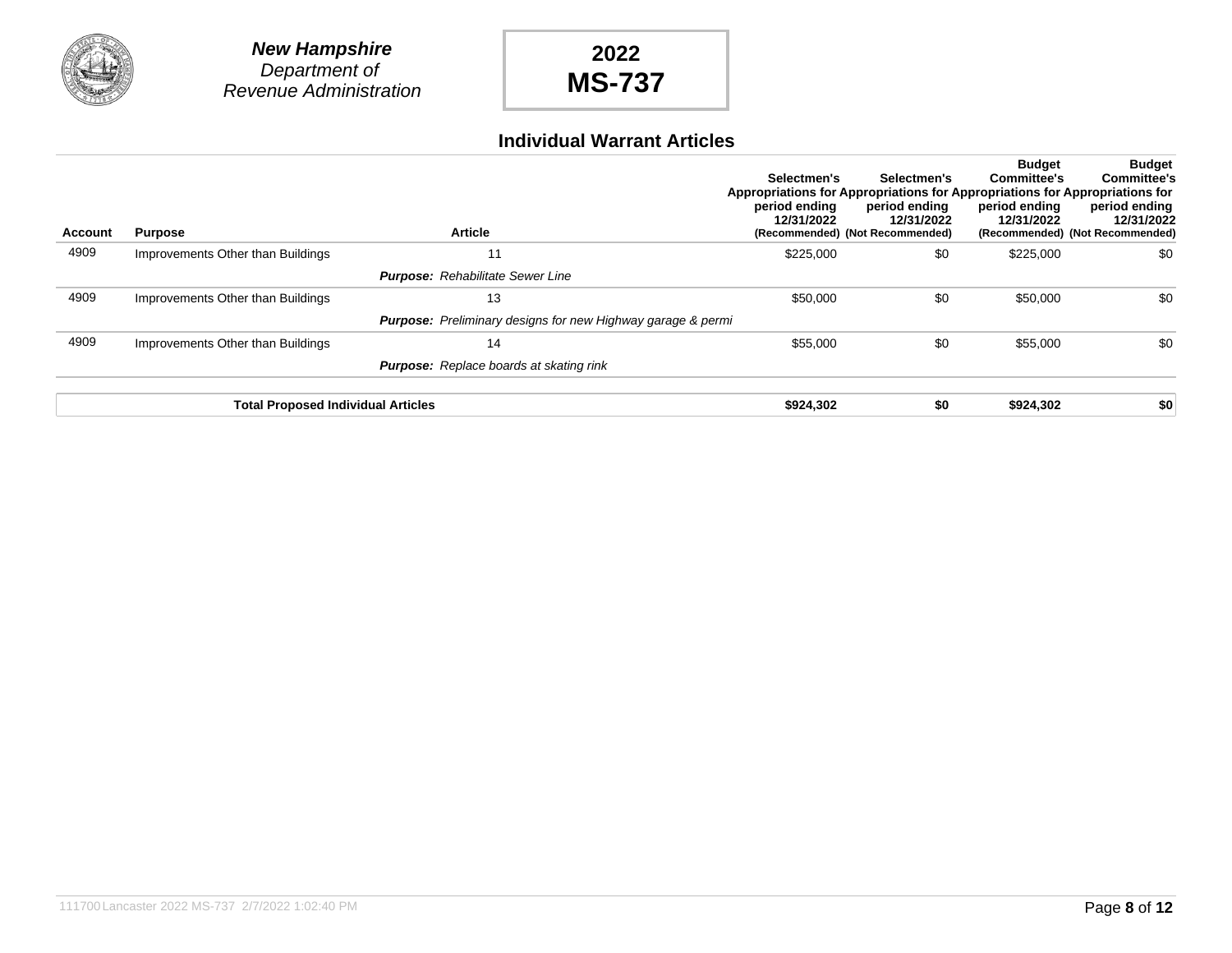

#### **Revenues**

| <b>Account</b>       | <b>Source</b>                               | <b>Article</b> | <b>Actual Revenues for</b><br>period ending<br>12/31/2021 | Selectmen's<br><b>Estimated Revenues for</b><br>period ending 12/31/2022 | <b>Budget Committee's</b><br><b>Estimated Revenues for</b><br>period ending 12/31/2022 |
|----------------------|---------------------------------------------|----------------|-----------------------------------------------------------|--------------------------------------------------------------------------|----------------------------------------------------------------------------------------|
| Taxes                |                                             |                |                                                           |                                                                          |                                                                                        |
| 3120                 | Land Use Change Tax - General Fund          | 02             | \$14,610                                                  | \$14,000                                                                 | \$14,000                                                                               |
| 3180                 | <b>Resident Tax</b>                         |                | \$0                                                       | \$0                                                                      | \$0                                                                                    |
| 3185                 | <b>Yield Tax</b>                            | 02             | \$5,744                                                   | \$5,000                                                                  | \$5,000                                                                                |
| 3186                 | Payment in Lieu of Taxes                    | 02             | \$59,634                                                  | \$79,432                                                                 | \$79,432                                                                               |
| 3187                 | <b>Excavation Tax</b>                       | 02             | \$1,980                                                   | \$1,500                                                                  | \$1,500                                                                                |
| 3189                 | <b>Other Taxes</b>                          |                | \$0                                                       | \$0                                                                      | \$0                                                                                    |
| 3190                 | Interest and Penalties on Delinquent Taxes  | 02             | \$66,746                                                  | \$60,000                                                                 | \$60,000                                                                               |
| 9991                 | <b>Inventory Penalties</b>                  |                | \$0                                                       | \$0                                                                      | \$0                                                                                    |
|                      | <b>Taxes Subtotal</b>                       |                | \$148,714                                                 | \$159,932                                                                | \$159,932                                                                              |
|                      | Licenses, Permits, and Fees                 |                |                                                           |                                                                          |                                                                                        |
| 3210                 | <b>Business Licenses and Permits</b>        |                | \$0                                                       | \$0                                                                      | \$0                                                                                    |
| 3220                 | Motor Vehicle Permit Fees                   | 02             | \$760,376                                                 | \$745,690                                                                | \$745,690                                                                              |
| 3230                 | <b>Building Permits</b>                     | 02             | \$1,170                                                   | \$500                                                                    | \$500                                                                                  |
| 3290                 | Other Licenses, Permits, and Fees           | 02             | \$37,485                                                  | \$29,520                                                                 | \$29,520                                                                               |
|                      | 3311-3319 From Federal Government           |                | \$0                                                       | \$0                                                                      | \$0                                                                                    |
|                      | Licenses, Permits, and Fees Subtotal        |                | \$799,031                                                 | \$775,710                                                                | \$775,710                                                                              |
| <b>State Sources</b> |                                             |                |                                                           |                                                                          |                                                                                        |
| 3351                 | Municipal Aid/Shared Revenues               |                | \$0                                                       | \$0                                                                      | \$0                                                                                    |
| 3352                 | Meals and Rooms Tax Distribution            | 02             | \$258,660                                                 | \$181,189                                                                | \$181,189                                                                              |
| 3353                 | <b>Highway Block Grant</b>                  | 02             | \$104,052                                                 | \$104,052                                                                | \$104,052                                                                              |
| 3354                 | <b>Water Pollution Grant</b>                |                | \$0                                                       | \$0                                                                      | \$0                                                                                    |
| 3355                 | Housing and Community Development           |                | \$0                                                       | \$0                                                                      | \$0                                                                                    |
| 3356                 | State and Federal Forest Land Reimbursement |                | \$0                                                       | \$0                                                                      | \$0                                                                                    |
| 3357                 | <b>Flood Control Reimbursement</b>          |                | \$0                                                       | \$0                                                                      | \$0                                                                                    |
| 3359                 | Other (Including Railroad Tax)              | 02, 09         | \$435,692                                                 | \$78,513                                                                 | \$78,513                                                                               |
| 3379                 | <b>From Other Governments</b>               |                | \$0                                                       | \$0                                                                      | \$0                                                                                    |
|                      | <b>State Sources Subtotal</b>               |                | \$798.404                                                 | \$363,754                                                                | \$363,754                                                                              |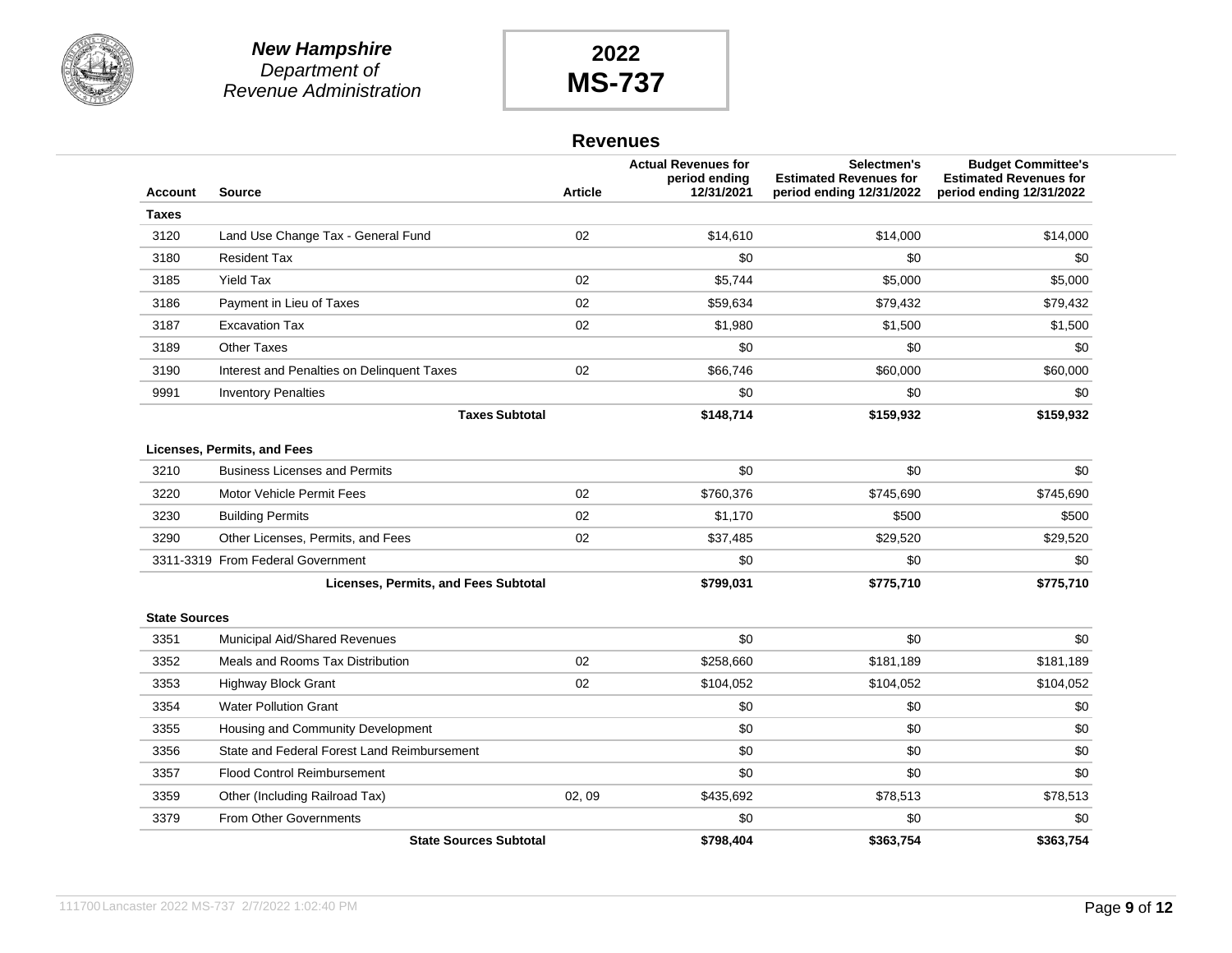



#### **Revenues**

| <b>Account</b>  | <b>Source</b>                               | <b>Article</b>                  | <b>Actual Revenues for</b><br>period ending<br>12/31/2021 | Selectmen's<br><b>Estimated Revenues for</b><br>period ending 12/31/2022 | <b>Budget Committee's</b><br><b>Estimated Revenues for</b><br>period ending 12/31/2022 |
|-----------------|---------------------------------------------|---------------------------------|-----------------------------------------------------------|--------------------------------------------------------------------------|----------------------------------------------------------------------------------------|
|                 | <b>Charges for Services</b>                 |                                 |                                                           |                                                                          |                                                                                        |
|                 | 3401-3406 Income from Departments           | 02                              | \$286,017                                                 | \$278,625                                                                | \$278,625                                                                              |
| 3409            | Other Charges                               | 02                              | \$1,722,130                                               | \$1,500,000                                                              | \$1,500,000                                                                            |
|                 | <b>Charges for Services Subtotal</b>        |                                 | \$2,008,147                                               | \$1,778,625                                                              | \$1,778,625                                                                            |
|                 | <b>Miscellaneous Revenues</b>               |                                 |                                                           |                                                                          |                                                                                        |
| 3501            | Sale of Municipal Property                  | 02                              | \$107,381                                                 | \$3,000                                                                  | \$3,000                                                                                |
| 3502            | Interest on Investments                     | 02                              | \$7,407                                                   | \$5,000                                                                  | \$5,000                                                                                |
| 3503-3509 Other |                                             | 02                              | \$537,748                                                 | \$382,725                                                                | \$382,725                                                                              |
|                 | <b>Miscellaneous Revenues Subtotal</b>      |                                 | \$652,536                                                 | \$390,725                                                                | \$390,725                                                                              |
|                 | <b>Interfund Operating Transfers In</b>     |                                 |                                                           |                                                                          |                                                                                        |
| 3912            | From Special Revenue Funds                  |                                 | \$0                                                       | \$0                                                                      | \$0                                                                                    |
| 3913            | From Capital Projects Funds                 |                                 | \$0                                                       | \$0                                                                      | \$0                                                                                    |
| 3914A           | From Enterprise Funds: Airport (Offset)     |                                 | \$0                                                       | \$0                                                                      | \$0                                                                                    |
| 3914E           | From Enterprise Funds: Electric (Offset)    |                                 | \$0                                                       | \$0                                                                      | \$0                                                                                    |
| 3914O           | From Enterprise Funds: Other (Offset)       |                                 | \$0                                                       | \$0                                                                      | \$0                                                                                    |
| 3914S           | From Enterprise Funds: Sewer (Offset)       | 02, 12, 11                      | \$519,372                                                 | \$810,682                                                                | \$810,682                                                                              |
| 3914W           | From Enterprise Funds: Water (Offset)       | 02, 12                          | \$527,255                                                 | \$583,066                                                                | \$583,066                                                                              |
| 3915            | From Capital Reserve Funds                  | 08, 10,<br>15, 07               | \$28,752                                                  | \$194,129                                                                | \$194,129                                                                              |
| 3916            | From Trust and Fiduciary Funds              |                                 | \$0                                                       | \$0                                                                      | \$0                                                                                    |
| 3917            | <b>From Conservation Funds</b>              | 02                              | \$1,461                                                   | \$2,000                                                                  | \$2,000                                                                                |
|                 | Interfund Operating Transfers In Subtotal   |                                 | \$1,076,840                                               | \$1,589,877                                                              | \$1,589,877                                                                            |
|                 | <b>Other Financing Sources</b>              |                                 |                                                           |                                                                          |                                                                                        |
| 3934            | Proceeds from Long Term Bonds and Notes     |                                 | \$0                                                       | \$0                                                                      | \$0                                                                                    |
| 9998            | Amount Voted from Fund Balance              | 04.13.<br>17, 06, 09,<br>05, 14 | \$0                                                       | \$587,415                                                                | \$587,415                                                                              |
| 9999            | <b>Fund Balance to Reduce Taxes</b>         |                                 | \$0                                                       | \$0                                                                      | \$0                                                                                    |
|                 | <b>Other Financing Sources Subtotal</b>     |                                 | \$0                                                       | \$587,415                                                                | \$587,415                                                                              |
|                 | <b>Total Estimated Revenues and Credits</b> |                                 | \$5,483,672                                               | \$5,646,038                                                              | \$5,646,038                                                                            |
|                 |                                             |                                 |                                                           |                                                                          |                                                                                        |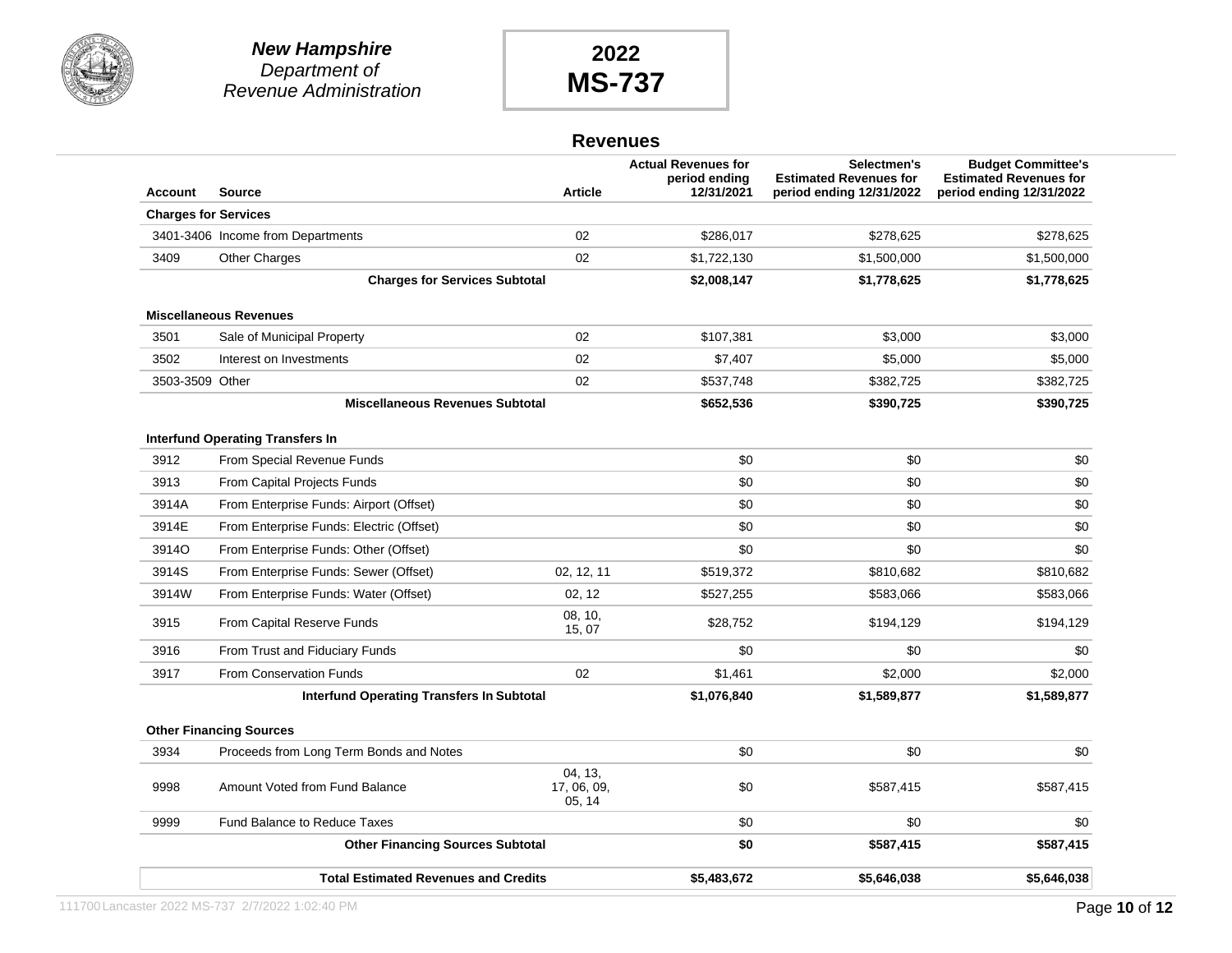

## **Budget Summary**

| <b>Item</b>                                   | Selectmen's<br>Period ending<br>12/31/2022<br>(Recommended) | <b>Budget Committee's</b><br><b>Period ending</b><br>12/31/2022<br>(Recommended) |
|-----------------------------------------------|-------------------------------------------------------------|----------------------------------------------------------------------------------|
| <b>Operating Budget Appropriations</b>        | \$7,268,020                                                 | \$7,268,020                                                                      |
| <b>Special Warrant Articles</b>               | \$400,544                                                   | \$400,544                                                                        |
| <b>Individual Warrant Articles</b>            | \$924,302                                                   | \$924,302                                                                        |
| <b>Total Appropriations</b>                   | \$8,592,866                                                 | \$8,592,866                                                                      |
| Less Amount of Estimated Revenues & Credits   | \$5,646,038                                                 | \$5,646,038                                                                      |
| <b>Estimated Amount of Taxes to be Raised</b> | \$2,946,828                                                 | \$2,946,828                                                                      |